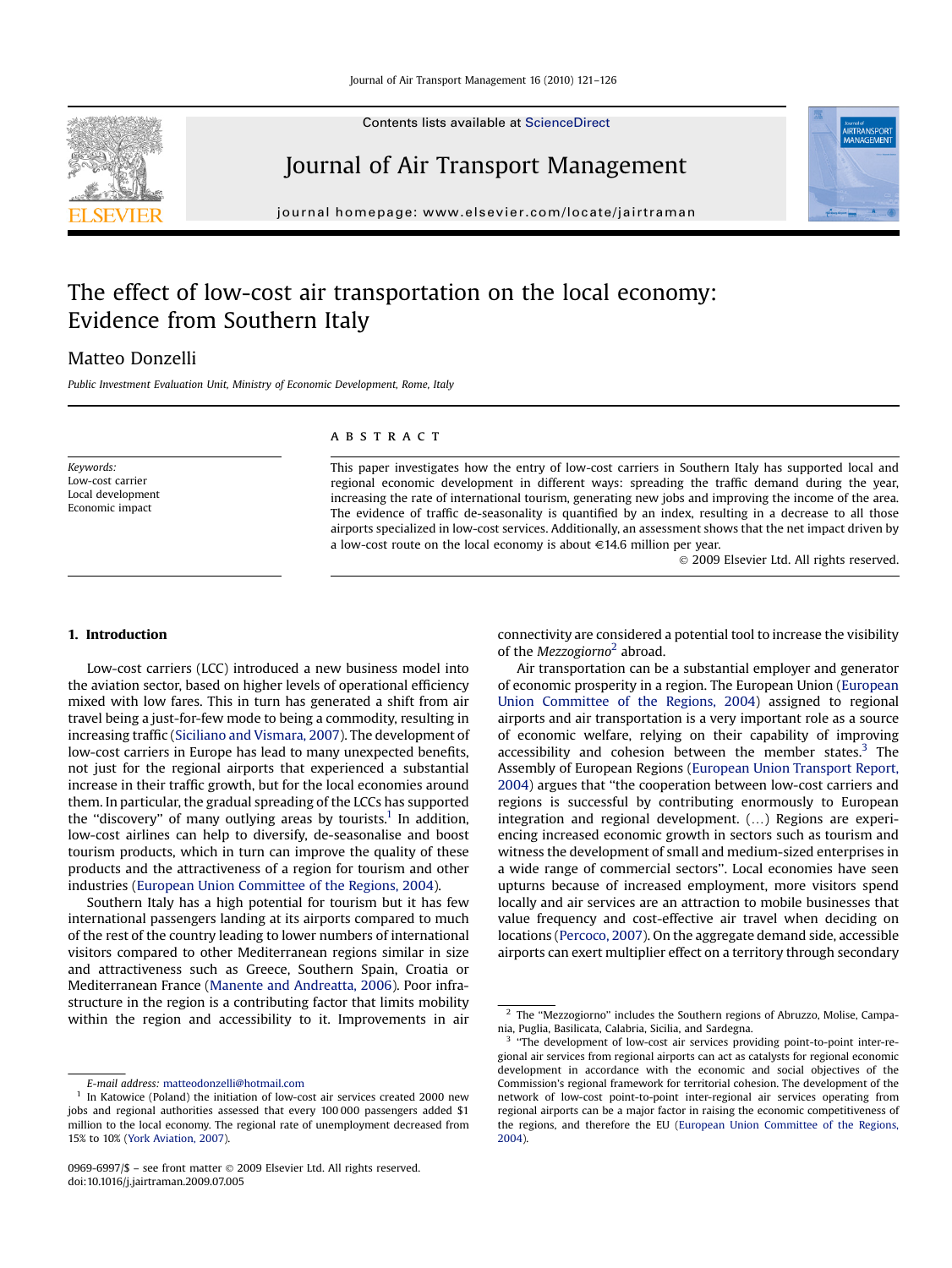and tertiary multiplier effects [\(Graham, 2003](#page--1-0)). Despite the potential economic importance an airport may have for a region, the topic has been little studied [\(Brueckner, 2003\)](#page--1-0). One difficulty in conducting impact analysis is that airport traffic can lead to economic development, but also economic development leads to airport traffic; the direction of causation is not entirely clear [\(Green,](#page--1-0) [2006](#page--1-0)).

For Southern Italy's regions, where railroads are wanting and poor infrastructure represents an obstacle for local economic growth, air transportation seems to be one of a few promising stimulate short-run economic performance.

#### 2. Effect of low-cost air transportation on the local economy

The liberalisation of air transportation in Europe<sup>4</sup> has brought radical changes to the structure of air transport markets. First, greater competitive pressures have led an erosion in the average yields earned on seats; effectively fares have fallen ([Baccelli and](#page--1-0) [Senn, 2004\)](#page--1-0). The impact has been reinforced by the advent of lowcost airlines that have mixed low fares and, by often using secondary airports, high standards of punctuality, and safety LCCs are able to stimulate new demand in addition to diverting existing traffic. [Skeels \(2005\)](#page--1-0) finds for example that only 37% of LCC passengers represent shifts within the airline market, while 59% are new demand, and of the latter, 71% would not have travelled with out LLC fares, and the remainder would have used alternative means of transport.

The empirical evidence shows that low-cost services have in some cases supported local economic development, often by increasing a region's tourism.<sup>5</sup> [Mansson \(2005\)](#page--1-0), for example, shows that the economic and occupational impact resulting from the launch of a new low-cost service in Malmö-Sturup was significant: just one Ryanair's scheduled flight generated more than 200 job, creating an important tourist effect on local regional economy and tax revenues for the local administration.

A significant positive effect on a local economy can result from low-cost services reducing seasonal fluctuations in traffic flows; LCC services can make ''off-season'' travel to a region more attractive. The Italian evidence shows that regional airports specialized in low-cost services have not only experienced a growth in the number of passengers, but more even monthly traffic flows ([Fig. 2\)](#page--1-0). These effects are strongest in areas where regional airports treat low-cost operations as their core business. Looking at the airport systems of Rome (Ciampino and Fiumicino), Milan (Linate and Malpensa) and Venice (Treviso and Tessera) shows that lowcost flights have reduced seasonality in passenger demand. Comparing the growth of the regional airport with that at the hub of each airport system, one finds that from 2000 to 2006, all the regional airports increased their traffic dramatically while the main hubs did not change, remained fairly static in terms of their traffic – for example in the case of Rome, Ciampino was up 514% whereas Fiumicino's traffic only increased by 15% and similarly for Venice, Treviso was up by 387% but Tessera by only 53%. The dynamic of reduced seasonal variations in demand stimulated by the presence of LCCs can be quantified using an index (Eq. (1)) of the standard deviation of the monthly flows of traffic (Fig. 1):



Fig. 1. Seasonal index of Italian regional airports: before and after LCCs.

$$
I_{\text{seas},j} = \sqrt{\frac{\sum_{j=1}^{12} (f_{\text{PAX},j} - \overline{f_{\text{PAX},j}})^2}{11}}
$$
(1)

Regional airports that are ''bases'' for LCC services register strong reductions in their seasonality index (down by 58% at Ciampino, by 40% at Treviso, and by 36% at Bergamo). The phenomenon is common across all airports offering low-cost flights, but even at airports such as Alghero (down 19%), Brindisi (down 18%) and Lamezia Terme (down 11%) that were traditional facilities for the legacy carriers, the degree of seasonal variation in demand has fallen.

#### 3. Evidence from Southern Italy

In Italy, airport location and investment have generally been considered as part of regional development policy resulting in a proliferation of medium-sized and small airports spread over the country. Airports often generate spill-over effects that propagate to neighbouring regions. Most of the major airports are located in the northern part of the country and those that have seen the fastest growth in the last few years are specialized in low-cost services ([Fig. 2\)](#page--1-0).

Airports in the Mezzogiorno are responsible for less international traffic than those of Northern and Central Italy, being only 9% of the total, compared to 60% in the North. As [Brueckner \(2003\)](#page--1-0) demonstrated, the capacity of an airport to stimulate face-to-face interactions and its impact on economic development is influenced mainly by its interconnectivity with other airports. This, coupled with low labour and facilities costs that are generally associated with more remote regions, can help encourage business to locate within a region. Comparing the low-cost airline accessibility index for Southern Italy's airports [\(Unioncamere Lombardia, CERTeT, 2006\)](#page--1-0) with London (which has the largest concentration of international low-cost services), one finds that the Mezzogiorno is particularly inaccessible. Taking 100 as the low-cost air accessibility index for London, Naples is the most accessible city in Southern Italy with an index of  $15.1<sup>6</sup>$  From 2000 to 2006, the number of international arrivals into Southern Italy at airports that offerlow-cost flights grew by between 20% in the area of Brindisi and 101% in Catanzaro [\(Table](#page--1-0) [1\)](#page--1-0). The results indicate that the introduction of a low-cost flights has

<sup>&</sup>lt;sup>4</sup> The liberalisation of European internal air transport market came into force on 1 July 1997, at the end of a long process of liberalisation culminating in ''Three Packages" adopted from 23 July 1992.

<sup>5</sup> The development of Bergamo airport (50 km from Milan) has been driven mainly by low-cost carriers. Since 2001 to 2005, the airport's traffic has increased by 300%. Some estimates have put the overall multiplier effects on the regional economy as high as 785%. Additionally, compared to 2001, the number of job vacancies generated grew by 146% ([Gruppo CLAS, 2005\)](#page--1-0).

 $6$  Rating the European cities by this index indicates that Rome (42.7), Milan (39.8) and Venice (24.3) are the most accessible areas in Italy.